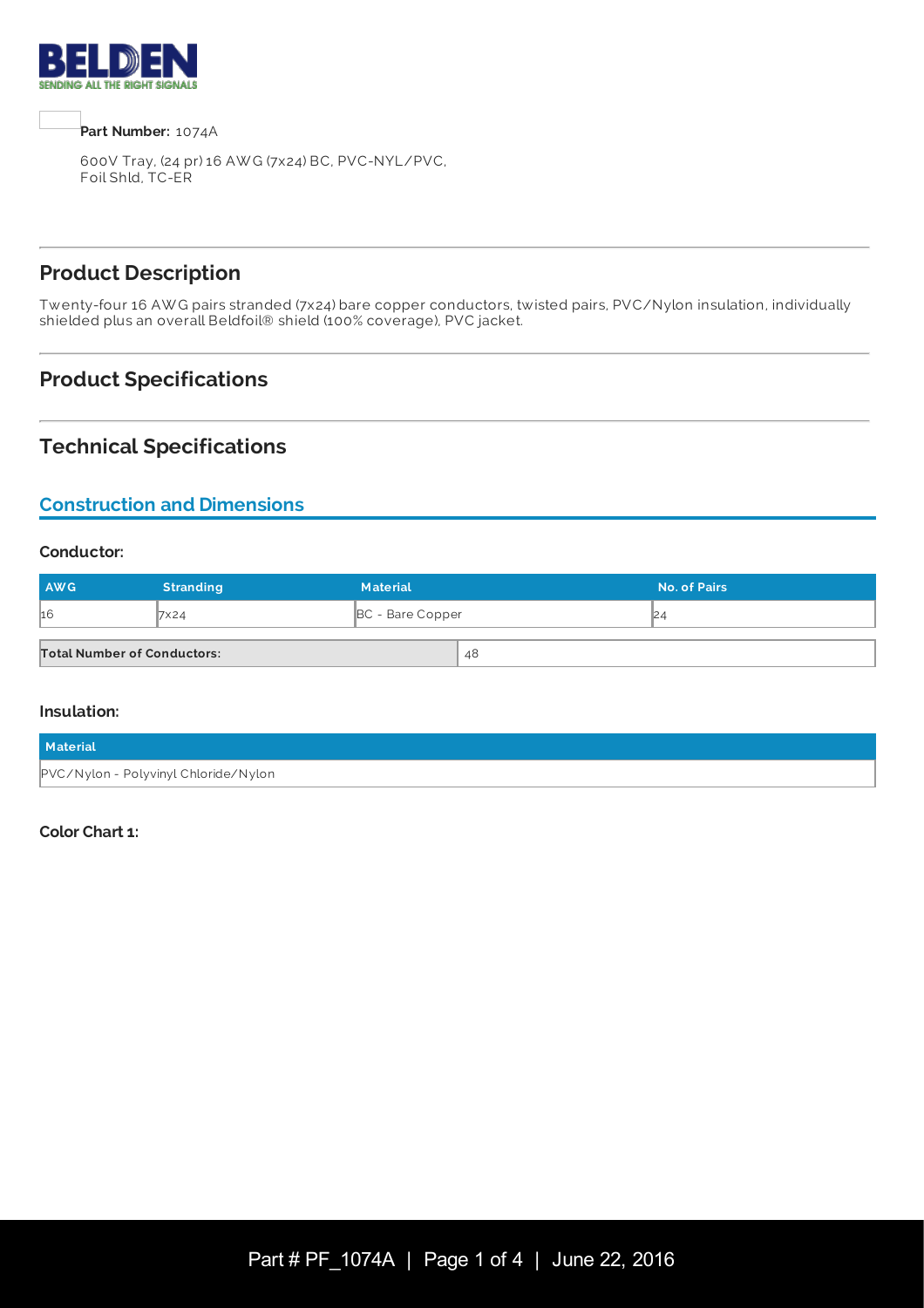| <b>Number</b>  | Color                         |
|----------------|-------------------------------|
| 1              | Black & White and Numbered 1  |
| 2              | Black & White and Numbered 2  |
| β              | Black & White and Numbered 3  |
| 4              | Black & White and Numbered 4  |
| $\overline{5}$ | Black & White and Numbered 5  |
| 6              | Black & White and Numbered 6  |
| 7              | Black & White and Numbered 7  |
| 8              | Black & White and Numbered 8  |
| 9              | Black & White and Numbered 9  |
| 10             | Black & White and Numbered 10 |
| 11             | Black & White and Numbered 11 |
| 12             | Black & White and Numbered 12 |
| 13             | Black & White and Numbered 13 |
| 14             | Black & White and Numbered 14 |
| 15             | Black & White and Numbered 15 |
| 16             | Black & White and Numbered 16 |
| 17             | Black & White and Numbered 17 |
| 18             | Black & White and Numbered 18 |
| 19             | Black & White and Numbered 19 |
| 20             | Black & White and Numbered 20 |
| 21             | Black & White and Numbered 21 |
| 22             | Black & White and Numbered 22 |
| 23             | Black & White and Numbered 23 |
| 24             | Black & White and Numbered 24 |

# **Stranding:**

| Lay Length |  |
|------------|--|
| $2.5$ in   |  |
| $2.75$ in  |  |

### **Cabling 1:**

| Lay Length |  |
|------------|--|
| 13.8 in    |  |

# **Outershield 1:**

|      | <b>Type Material</b>              | <b>Material Trade</b><br><b>Name</b> | Coverage<br>[%] | <b>Drainwire</b><br><b>Material</b>           | <b>Drainwire</b><br>AW <sub>G</sub> | <b>Drainwire Construction n x</b> |
|------|-----------------------------------|--------------------------------------|-----------------|-----------------------------------------------|-------------------------------------|-----------------------------------|
| Tape | Aluminum Foil-Polyester<br>™ape i | Beldfoil®                            | 100 %           | $\mathsf{ITC}$ - Tinned<br>$\mathbb{C}$ opper | 16                                  | $\sqrt{7}$ x24 mm                 |

### **Outerjacket 1:**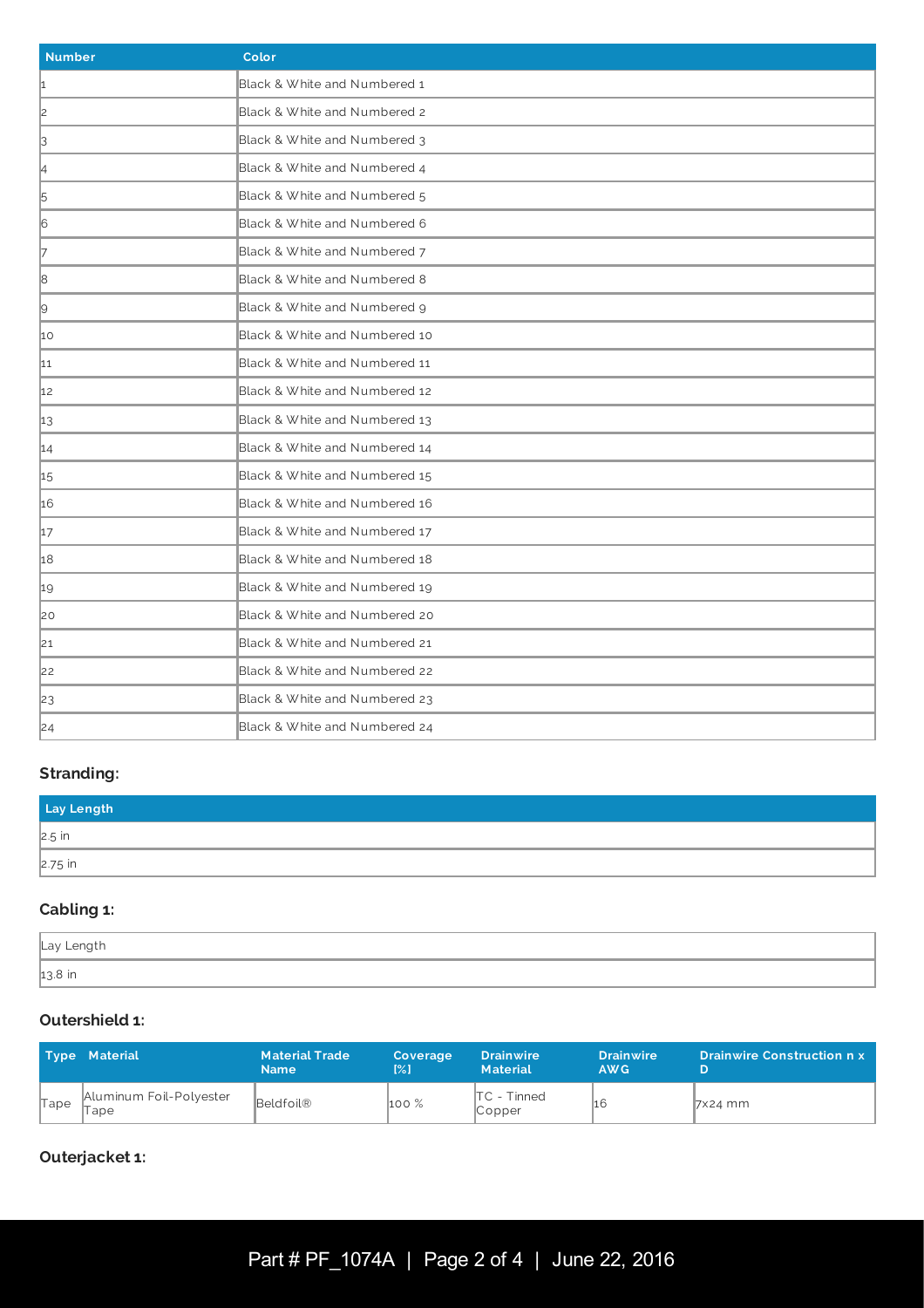| <b>Material</b>          | <b>Nominal Diameter</b> | <b>Nominal Wall Thickness</b> | <b>Ripcord</b> |
|--------------------------|-------------------------|-------------------------------|----------------|
| PVC - Polyvinyl Chloride | µ158 in                 | $\vert$ 0.085 in              | llYes          |

### **Electrical Characteristics**

### **Conductor DCR:**

| Nominal Conductor DCR | <b>Nominal Outer Shield DCR</b> |
|-----------------------|---------------------------------|
| 3.67 Ohm/1000ft       | $\vert$ 2.69 Ohm/1000ft         |

#### **Voltage:**

| <b>UL Voltage Rating</b> |
|--------------------------|
| 600 V RMS (NEC Type TC)  |
| 150 V RMS (NPLF)         |

### **Use**

| <b>Suitability - Burial:</b>              | Yes      |
|-------------------------------------------|----------|
| <b>Suitability - Sunlight Resistance:</b> | Yes      |
| <b>Max Recommended Pulling Tension:</b>   | 1749 lbs |

### **Safety**

| C(UL) Flammability:       | FT4               |
|---------------------------|-------------------|
| <b>IEEE Flammability:</b> | 1202              |
| UL Flammability:          | UL1685 UL Loading |

## **Temperature Range**

| <b>Dry Temp Range:</b> | -30°C To +90 °C |
|------------------------|-----------------|
| <b>Wet Temp Range:</b> | -30°C To +75°C  |

# **Mechanical Characteristics**

| Min Bend Radius/Minor Axis: | 11.6 in |
|-----------------------------|---------|

### **Part Number**

| Plenum (Y/N): | - N.C |
|---------------|-------|

<u> 1980 - Johann Barn, mars ann an t-Amhain an t-Amhain an t-Amhain an t-Amhain an t-Amhain an t-Amhain an t-A</u>

## **Standards**

| CA Prop 65 (CJ for Wire & Cable): | CA Prop 65 (CJ for Wire & Cable)   |
|-----------------------------------|------------------------------------|
| MII Order #39 (China RoHS):       | $\vert$ MII Order #39 (China RoHS) |